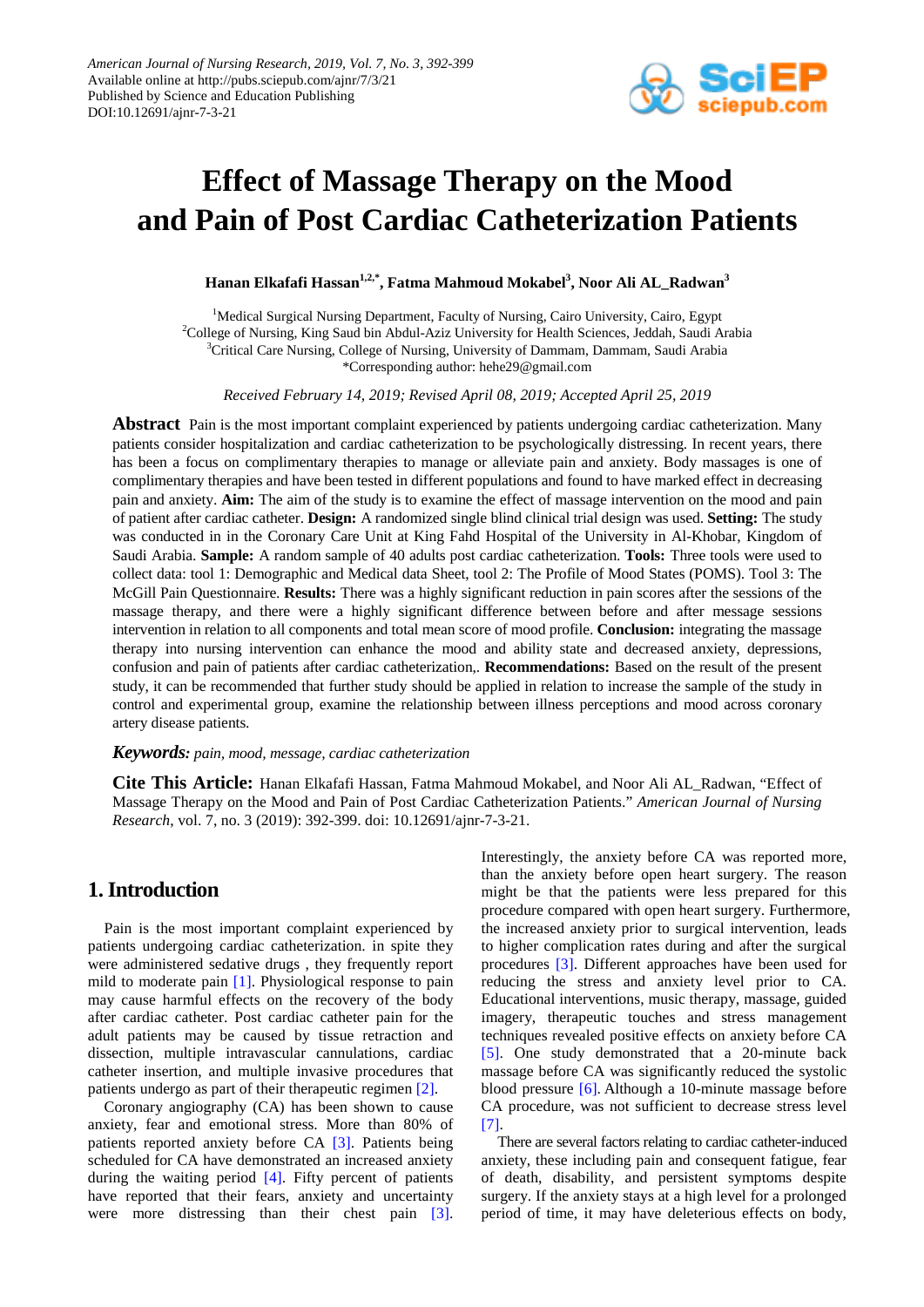mind and interpersonal relationships. Long-term, severe anxiety is generally accompanied by physiological responses such as increased metabolism, impaired cardiovascular and gastrointestinal functions and a weakened immune system as well as delayed wound healing and increased plasma levels in corticosteroids [\[8,9\].](#page-6-7) These responses can consequently lead to muscle tension, exhaustion, rapid heartbeat, breathing difficulties, high blood pressure, rapid changes in body temperature and even death. Anxietyinduced hypertension, if left untreated, may increase the risk of oozing or bleeding from suture lines [\[10,11\].](#page-6-8)

Many patients consider hospitalization and cardiac catheterization to be psychologically distressing [\[12,13\].](#page-6-9) There is no consensus about the definition of psychological distress, but for the purpose of this review, the focus is on anxiety and depression as markers of emotional status [\[14\].](#page-6-10) Anxiety, a common psychological response (60%) in patients with cardiovascular disease, can cause unwanted clinical responses such as arrhythmias and ischemia that can lead to poor cardiovascular patient outcomes during cardiac catheterization [\[15,16\].](#page-6-11) In addition, depression is a common symptom (20%) in patients with cardiovascular disease [\[17,18\].](#page-6-12)

In recent years, there has been a focus on complimentary therapies to manage or alleviate pain and anxiety. These therapies have many noninvasive techniques that are cost effective and simple with fewer side effects when compared to drugs [\[19\]](#page-7-0) Complimentary therapies are used as adjuvant therapy alongside conventional medical treatments to enhance overall health and promote a faster recovery. Massage therapy is one type of complimentary therapy and is recognized as an essential part of health and wellness [\[20,21\].](#page-7-1) Body massages have been tested in different populations and found to have marked effect in decreasing pain and anxiety [\[22\].](#page-7-2)One of the most popular forms of complementary medicine is massage therapy which is in third place among the complementary therapies in terms of the prevalence of use by patient[s\[23\].](#page-7-3) Massage is the most common of the CAM therapies in nursing. It is easy, safe, non-invasive, and relatively cheap [\[24\].](#page-7-4)

Massage therapy has a long history in cultures around the world. Today, people use many different types of massage therapy for a variety of health-related purposes. Although scientific research on massage therapy - whether it works and, if so, how - is limited, there is evidence that massage may be beneficial for some patients. Conclusions generally cannot yet be drawn about its effectiveness for specific health conditions [\[25\].](#page-7-5) Some studies show that massage has useful effects on cardiac, respiratory, endocrinology and immunity systems, mentality, anxiety and stress [\[26\].](#page-7-6) Indeed, massage could potentially decrease pain perception through the stimulation of large diameter nerve fibers which contributes to inhibiting nociceptive stimuli transmitted by smaller nerve fibers in the spinal cord. Evidence is emerging that massage therapy may be an important component of the healing experience for patients after cardiovascular surgery. Nurses have used complementary therapies for many years to relieve anxiety, promote comfort, and reduce or alleviate pain [\[1\].](#page-6-0)Recently; several studies have focused on the role of massage therapy in the hospital setting.

Several non-pharmacological interventions can be delivered by health professionals to reduce psychological distress. However, there is limited information about what intervention in clinical practice is considered effective in reducing pain and psychological distress for patients who are undergoing a cardiac catheterization. Nurses caring for patients during the post-operative period find it challenging to manage their pain and anxiety. Although analgesic drugs are helpful in reducing pain, the adverse effects lead to further discomfort. Therefore, there is a need for nurses to have scientifically tested, simple and effective interventions to manage the pain and anxiety. Therefore, we aimed to examine if massage intervention will reduce pain and psychological distress effectively in patient after cardiac catheterization.

# **2. The Study Aim**

The aim of the study is to examine the effect of massage intervention on the mood and pain of patient after cardiac catheter.

#### **2.1. Hypotheses**

H1. Massage therapy session will improve patient's mood post cardiac catheter.

H2. Massage therapy session will decrease patient's pain post cardiac catheter.

# **3. Subjects and Methods**

#### **3.1. Design**

A randomized single blind clinical trial design was used in this study

#### **3.2. Setting**

The study was conducted in the Coronary Care Unit at King Fahd Hospital of the University in Al-Khobar, Kingdom of Saudi Arabia.

#### **3.3. Subjects**

A random sample of 40 adults post cardiac catheterization patients present in previous mentioned setting, meeting the following inclusion criteria.

- Adults aged from 18 years to 75
- Fully Conscious
- Hemodynamically stable
- Intact areas of massaging

 Adult who didn't use any methods of complementary medicine in the period of the study.

The total of 40 patients was divided into two groups, each group contains 20 patients were selected randomly, odd numbers for the study group while the even numbers for control group.

#### **3.4. Tools for Data Collection**

Three tools were used to collect data pertinent to meet the study aim. Two standardized tools beside demographic and medical data sheet which was developed by the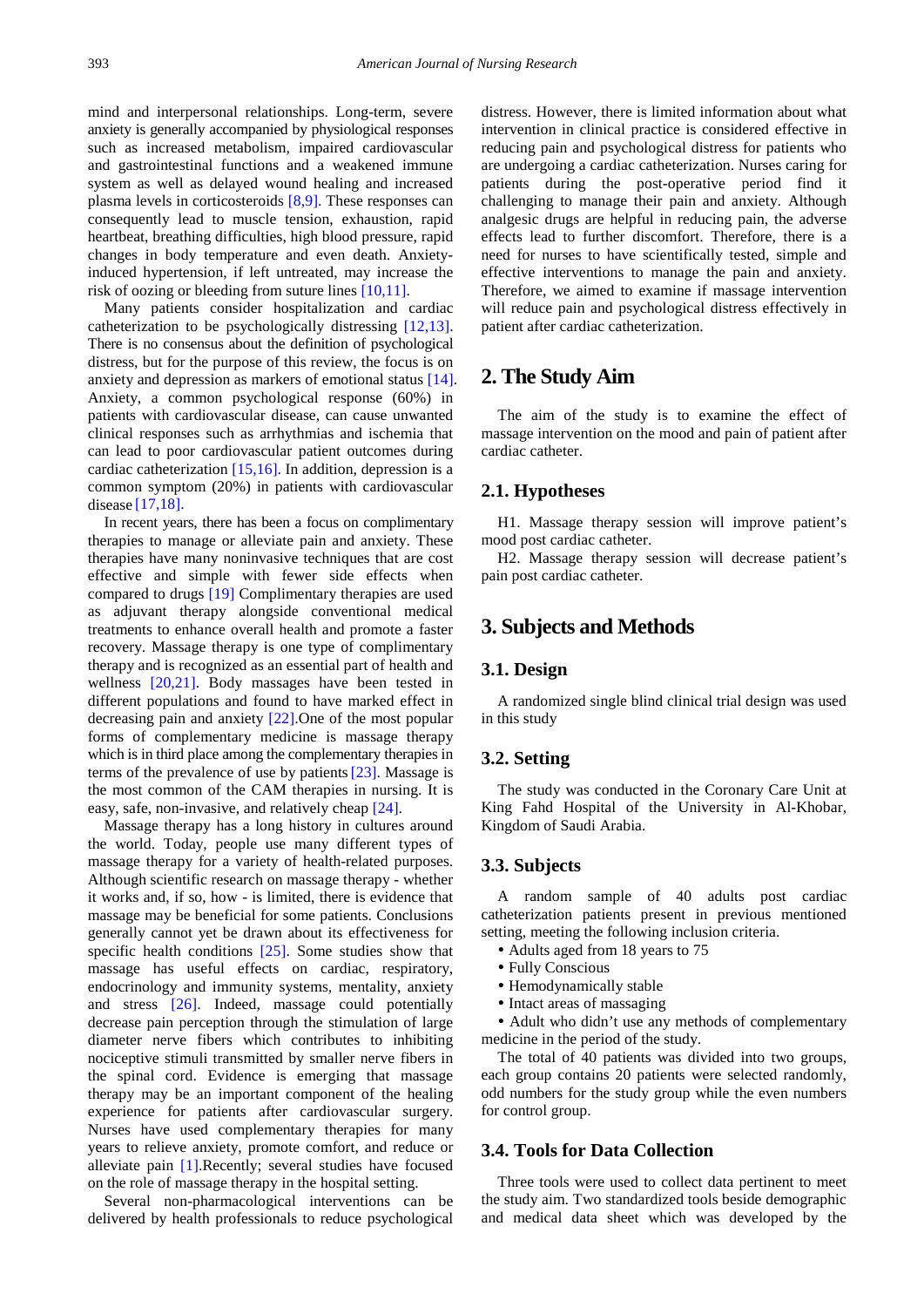researcher as follow. All tools were translated by the researchers into Arabic, tested and verified by bi-language persons. Face validity was tested by two expertise in nursing college.

(1): Demographic and Medical data Sheet:

It was developed by researchers to collect data from the patient's regarding age, gender, medical history diagnosis, education.

(2) The Profile of Mood States (POMS).

POMS was a self-rating standardized questionnaire developed by McNair et al (1971) [\[27\]](#page-7-7) to assess transient distinct mood states rapidly and reliably. The questionnaire included 65 items in the following six groups: anxiety, depression, fatigue, confusion, anger, and ability. The questionnaire included: 14 cases of anxiety, 15 cases of depression, 12 cases of anger, 9 cases of the ability, 7 cases of fatigue and 8 cases of confusion. Each item will accounted by using the Likert scale from the score of zero (never) to four (very much). Thus, the variable scores as follows: 0-56 for the subgroup of anxiety, 0-60 for the depression subgroup, 0-48 for the subgroup of anger, 0-36 for the subgroup of the ability, 0-28 for the subgroup of fatigue and 0-32 for the subgroup of confusion . In order to calculate the total mood score, the score of the five negative factors (including anxiety, depression, anger, fatigue and confusion) were added together. The positive mood score (the ability) was deducted from the mentioned score. Thus, the total score was ranged between 0 and 168 and the lower scores indicate a better mood. Its validity and reliability have been determined in various studies Brezden et al. [\[28\],](#page-7-8) Iwamitsu et al. [\[29\]](#page-7-9) and Albert et al[.\[23\].](#page-7-3) The reliability of this questionnaire in nursing was studied by calculating the Cronbach's alpha by Tirgari et al. [\[30\]](#page-7-10) and also Fazel et al. [\[31\]](#page-7-11) by conducting the study on 20 patients. Moreover, the POMS questionnaire in both studies was confirmed with  $\alpha=0.81$ .

(3): The McGill Pain Questionnaire:

The McGill Pain Questionnaire consists primarily of 3 major classes of word descriptors sensory, affective and evaluative, that is used by patients to specify subjective pain experience. It also contains an intensity scale and other items to determine the properties of pain experience. The questionnaire was designed to provide quantitative measures of clinical pain that can be treated statistically [\[32\].](#page-7-12)

#### **3.5. Pilot Study**

The study was conducted on 5 patients as a pilot to examine the applicability and clarity of the tool. Then those cases were not calculated in the actual study sample.

#### **3.6. Ethical Consideration**

The research protocol was approval from the Research Ethics Board of Dammam University prior to data collection. Prior collection of data the permission to perform the study was attained from the responsible authorities in KFHU. Accordingly informed consent was signed from the patients after explaining the purpose of the study.

#### **3.7. Procedure**

The study subjects were randomly divided into study and control groups, odd number was placed in the control group and an even number placed in the study group. The patient demographic questionnaire and the profile of the mood states were completed for both groups. The study group patients were managed with Swedish Massage Stroke Level after cardiac catheterization by the physiotherapist with Odorless bitter almond. The massage applied on hands from the palm to the shoulder, back and quadriceps muscles and legs, It was done from second to fourth day of post catheterization, one session every day for three consecutive days, each massage session lasted for 30 min. Massage therapy was provided to the patients in the afternoon between15: 00 and17: 00 in a quiet private room located at CCU. In order to improve relaxation and prevent sudden movements by the participants, the location was quite, pleasant, and offered suitable privacy. Then on fourth day after the massaging session, the questionnaire (POMS) was completed by the researcher. On the other hand; patients in the control group received only the routine care without any intervention. The pain intensity score was measured by the McGill Pain Questionnaire twice in third and fifth day post cardiac catheterization for both groups.

#### **3.8. Statistical Analysis**

After completing the data collection process, the data was entered in the personal computer, SPSS version 20 was used for data analysis. Data were coded and tabulated, descriptive and inferential analysis was performed. The paired t test was adequate to examine the differences among the mean scores of the mood profile and its components after each intervention. The t test was appropriate for the mean scores comparison of the mood profile ratings and pain scores between the control and the study group. The correlation between pain and mood profile in both groups was tested by Pearson correlation coefficient (r). The confident interval was set at 0.95 % and all results were considered to be significant when  $p <$ 0.05, highly significant when p value  $< 0.001$ .

# **4. Result**

[Table 1](#page-3-0) revealed that there is no significant difference between the demographic characteristics of the two groups. Among the two groups, (60%) of patients were male and (40%) female in the study group while (55%) were male and (45%) female in control group. The mean age was  $55.8 \pm 12.6$  in study group and it was  $54.4 \pm 14.3$  in control group. As regards medical diagnosis, it can also be seen that coronary artery disease account (50% and 45%), followed by unstable angina (20% and 30%) for study and control group respectively, Myocardial infarction was account (20%) in both groups. 10% of the study group and 5% of the control group was diagnosed by left ventricular disease, this is mean that both group have the same characteristics and randomized properly.

[Table 2](#page-3-1) illustrated that there was no statistically significant differences through overall the mood profile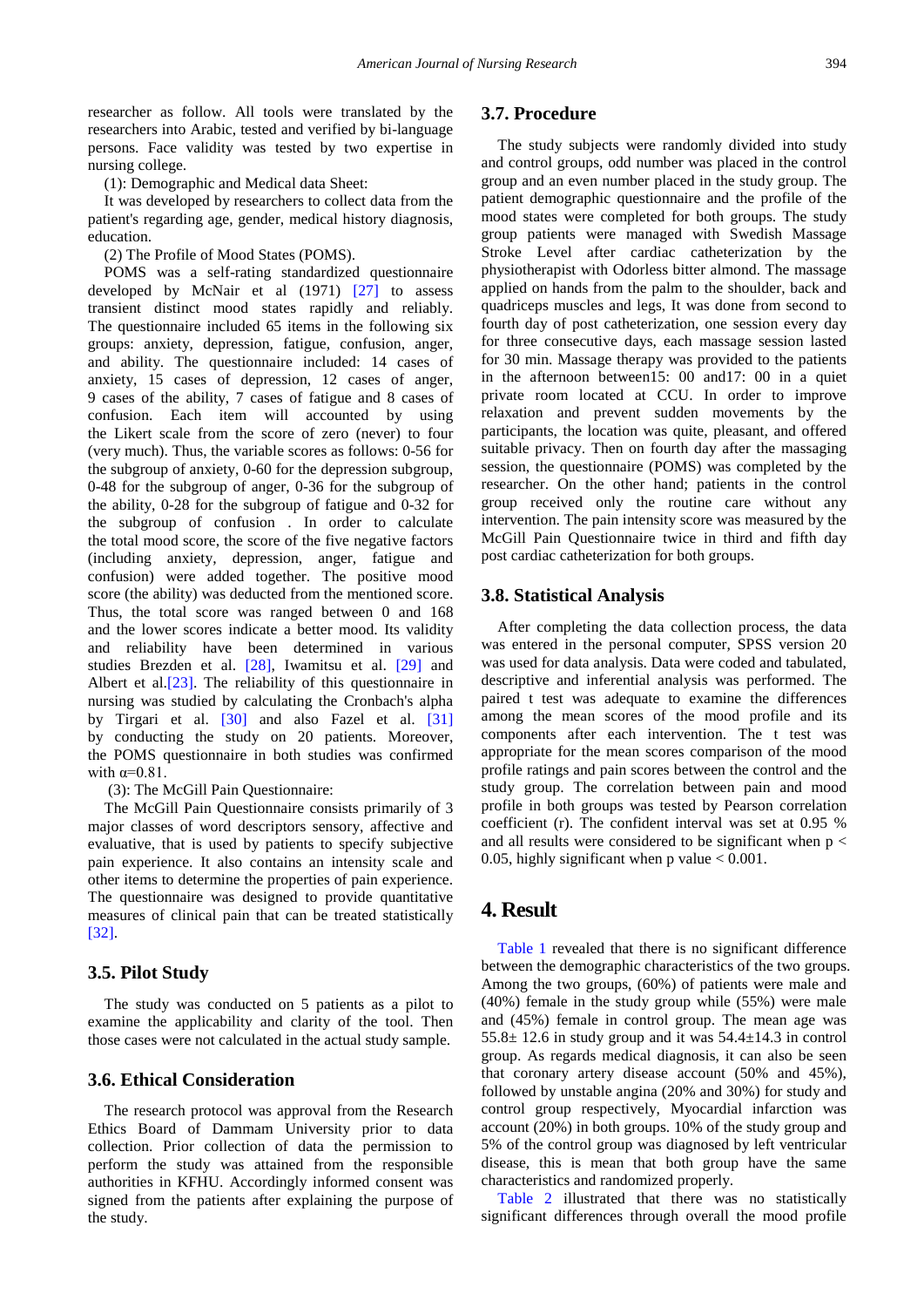and pain score by applying the paired t-test; this is mean that both group are homogenous.

[Table 3](#page-3-2) shows that comparison of means scores of pain before and after the massage interventions in the study group. By applying the paired t test, there was highly significant reduction in pain scores in relation to the sessions of the massage therapy. Regarding mood profile, it is obvious that there was a highly significant difference between before and after message sessions in relation to all components and total mean score of mood profile.

[Table 4](#page-4-0) reveals that, there was a highly significant reduction in pain scores after applying routine care in the control group; this is due to pharmacological intervention

(strong analgesic). Regarding mood profile, it is obvious that there were a highly significant difference between before and after routine care in relation to anger, ability state, confutation components and total mean score of mood profile t=  $9.822$ , p < 0.000, and t= 8.643, p < 0.000,  $t= 6.343$ ,  $p < 0.000$ , and  $t= 18.321$ ,  $p < 0.000$  respectively.

[Figure 1.](#page-4-1) As shown above, there is no significant correlation between the mood ratings and the pain level after the intervention of massage in the study group by applying the Pearson correlation test.

[Figure 2.](#page-4-2) As shown above, there is no statistically significant correlation between the mood ratings and the pain level in the control group by applying the Pearson correlation test.

|  |  | Table 1. Demographic Data and Sample Characteristics |
|--|--|------------------------------------------------------|
|  |  |                                                      |

<span id="page-3-0"></span>

|                          | Group               |                     |                   | P value             |
|--------------------------|---------------------|---------------------|-------------------|---------------------|
| Characteristics          | Massage<br>$(N=20)$ | Control<br>$(N=20)$ | Total<br>$(N=40)$ | (Fisher exact test) |
| Gender                   |                     |                     |                   |                     |
| Male                     | 11 (55%)            | 12 (80%)            | $18(60\%)$        |                     |
| Female                   | 9(45%)              | $8(20\%)$           | $2(40\%)$         |                     |
| Age                      |                     |                     |                   |                     |
| Mean $\pm$ SD            | $55.8 \pm 12.6$     | $54.4 \pm 14.3$     | $55.1 \pm 13.4$   | 1.00                |
| Median                   | 56                  | 53                  | 54.5              |                     |
| Diagnosis                |                     |                     |                   |                     |
| Coronary artery disease  | $10(50\%)$          | 9(45%)              | 19(47.5%)         |                     |
| Unstable angina          | 4(20%)              | $6(30\%)$           | 10(25%)           | 0.28                |
| Myocardial infarction    | 4(20%)              | $4(20\%)$           | 8(20%)            |                     |
| Left ventricular Disease | $2(10\%)$           | 1(5%)               | 3(7.5%)           |                     |

\*Significant p value

#### **Table 2. Comparison of the mean scores of mood profile and pain between control and study group before the intervention**

<span id="page-3-1"></span>

| Mood              | Group<br>$Mean \pm SD$ |                   | <b>Paired t test</b> |           |
|-------------------|------------------------|-------------------|----------------------|-----------|
|                   | <b>Control</b>         | <b>Message</b>    |                      | (P value) |
| Pain              | $64.70 \pm 2.90$       | $63.20 \pm 2.39$  | 246                  | .811      |
| Anxiety           | $18.70 \pm 6.68$       | $18.60 \pm 3.37$  | $-.064$              | .951      |
| Depression        | $20.20 \pm 2.65$       | $22.00 \pm 2.98$  | 2.141                | .061      |
| Anger             | $22.70 \pm 3.36$       | $21.10 \pm 5.06$  | $-1.037$             | .327      |
| Ability state     | $9.40 \pm 2.716$       | $9.50 \pm 2.32$   | 1.500                | .168      |
| Fatigue           | $12.80 \pm 2.09$       | $12.80 \pm 2.20$  | .000                 | 1.000     |
| Confusion         | $16.70 \pm 3.16$       | $17.20 \pm 3.39$  | 1.464                | .177      |
| <b>Total Mood</b> | $110.60 \pm 11.59$     | $111.60 \pm 9.05$ | .573                 | .581      |

#### **Table 3. Comparison of the mean scores of mood profile and pain before and after the Massage intervention in the study group**

<span id="page-3-2"></span>

| Mood                 | <b>Study Group</b><br>$Mean \pm SD$ |                   | Paired t test |           |
|----------------------|-------------------------------------|-------------------|---------------|-----------|
|                      | <b>Before</b>                       | After             |               | (P value) |
| Pain                 | $63.20 \pm 2.39$                    | $34.40 \pm 3.534$ | 21.354        | $.000**$  |
| <b>Anxiety</b>       | $18.60 \pm 3.37$                    | $28.50 \pm 2.635$ | $-8.613$      | $.000**$  |
| <b>Depression</b>    | $22.00 \pm 2.98$                    | $23.40 \pm 3.596$ | $-868$        | .408      |
| Anger                | $21.10 \pm 5.06$                    | $12.70 \pm 2.452$ | 5.494         | $.000**$  |
| <b>Ability state</b> | $9.50 \pm 2.32$                     | $19.90 \pm 1.370$ | 9.847         | $.000**$  |
| <b>Fatigue</b>       | $12.80 \pm 2.20$                    | $9.80 \pm 1.033$  | 5.379         | $.000**$  |
| Confusion            | $17.20 \pm 3.39$                    | $7.80 \pm 2.440$  | 8.487         | $.000**$  |
| <b>Total Mood</b>    | $111.60 \pm 9.05$                   | $91.70 \pm 5.579$ | 8.645         | $.000**$  |

\*\* Highly significant p value.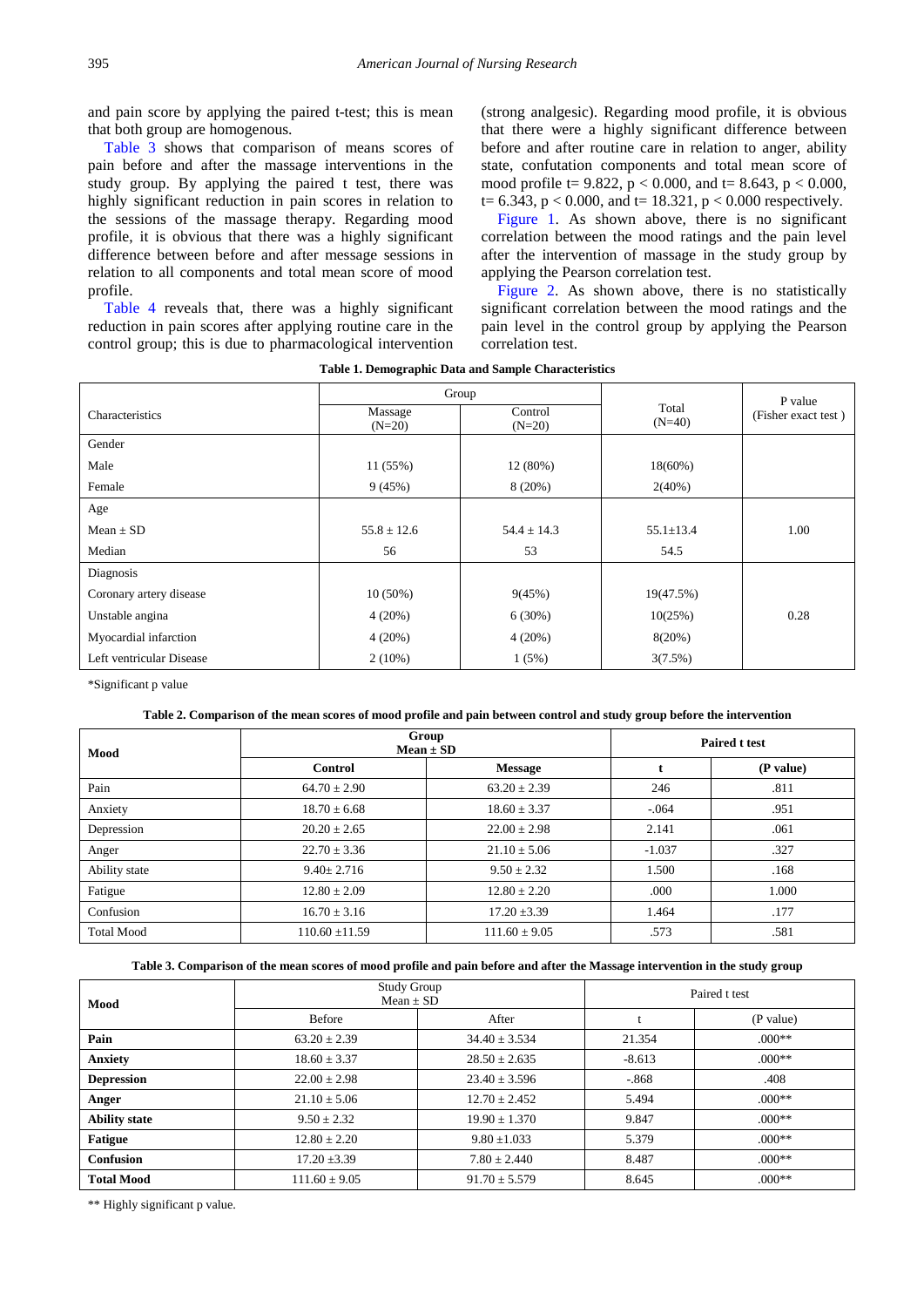<span id="page-4-0"></span>

| Mood              | <b>Control Group</b><br>$Mean \pm SD$ | <b>Paired t test</b> |        |           |
|-------------------|---------------------------------------|----------------------|--------|-----------|
|                   | <b>Before</b>                         | After                |        | (P value) |
| Pain              | $64.70 \pm 2.90$                      | $50.90 \pm 5.04$     | 8.254  | $.000**$  |
| Anxiety           | $18.70 \pm 6.68$                      | $15.70 \pm 5.47$     | 1.660  | .131      |
| Depression        | $20.20 \pm 2.65$                      | $19.30 \pm 3.43$     | 1.304  | .225      |
| Anger             | $22.70 \pm 3.36$                      | $12.90 \pm 2.99$     | 9.822  | $000**$   |
| Ability state     | $9.40 \pm 2.716$                      | $19.50 \pm 1.581$    | 8.643  | $.000**$  |
| Fatigue           | $12.80 \pm 2.09$                      | $11.90 \pm 2.23$     | 1.335  | .215      |
| Confusion         | $8.40 \pm 2.716$                      | $16.70 \pm 3.16$     | 6.343  | $.000**$  |
| <b>Total Mood</b> | $110.60 \pm 11.59$                    | $77.60 \pm 9.52$     | 18.321 | $.000**$  |

**Table 4. Comparison of the mean scores of mood profile and pain before and after the intervention in the control group**

<span id="page-4-1"></span>\*\* Highly significant p value.



Figure 1. Correlation between the pain and mood scores after the intervention in the study group

<span id="page-4-2"></span>

**Figure 2.** Correlation between the pain and mood scores after the intervention in the control group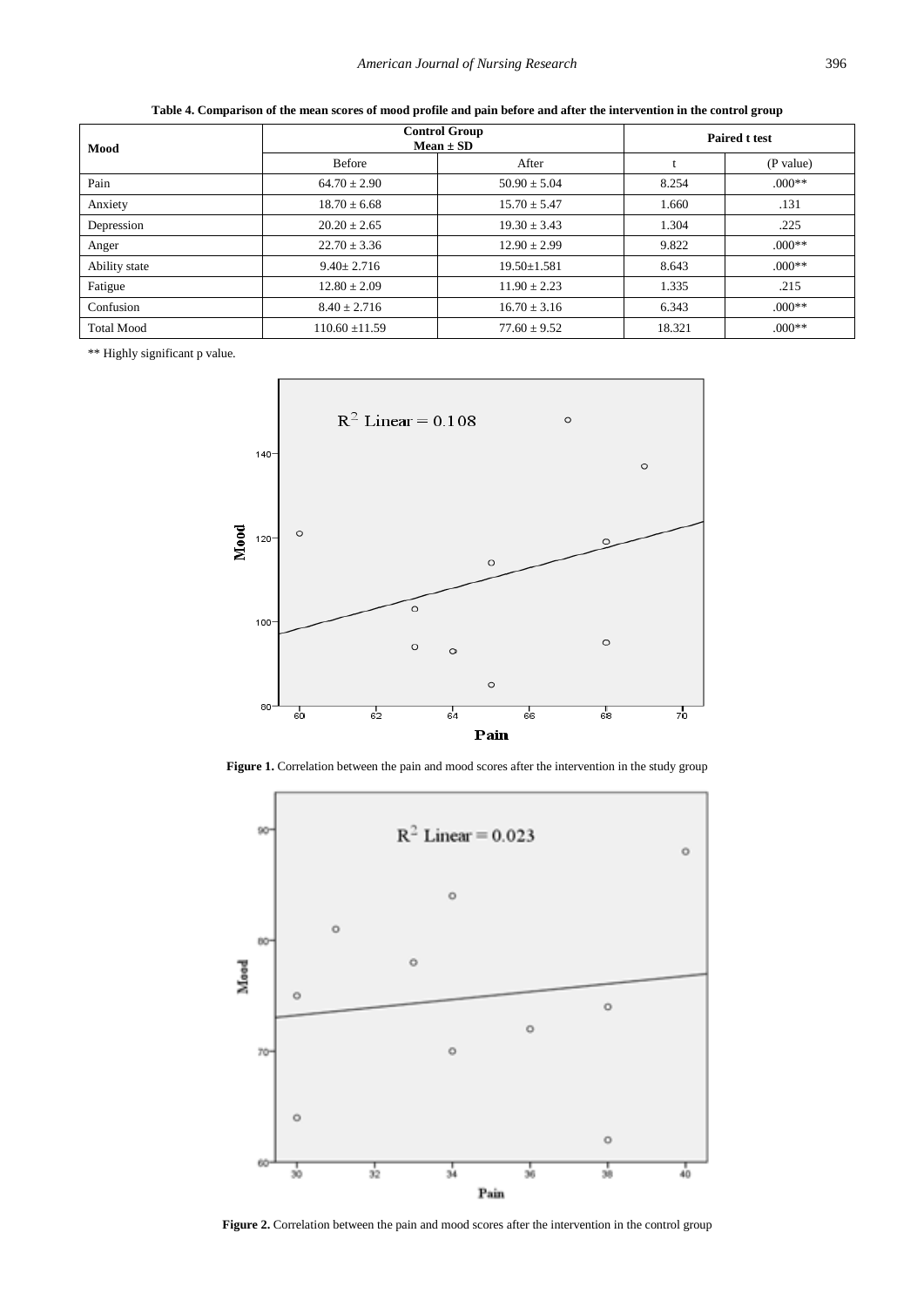# **5. Discussion:**

The study finding showed that there is no significant difference between the demographic characteristics of the two groups. And also there is no significant differences through overall the mood profile and pain score this is mean that both group have the same characteristics and randomized properly. The findings of this study revealed that massage therapy could decrease pain score and improve the patients' mood after the post cardiac catheterization in the study group, that were characterized by a reduction in anxiety, depression, anger, fatigue, and confusion, while increase in patient's ability state.

The observed highly significant reduction of pain score after massaging on the study group and control group with routine intervention (pharmacologic intervention), it is important finding because of many pharmacologic interventions to treat pain full of adverse effect while massaging is safer especially if done by specialist. These results consistent with Soliman G & El-Amrosy S. [\[33\]](#page-7-13) who conducted study to evaluate the effect of massage therapy on stress, anxiety, and pain among cardiac surgical patient, and reported that "There were highly statistically significant difference between pre and post intervention program regarding pain, anxiety and stress score levels in case group than control group, also there was highly statically significant positive relationship between pains, stress and anxiety (.000) i.e., when stress and anxiety increased, pain increased". In addition, Brent et al [\[34\]](#page-7-14) found that, patients receiving massage therapy had significantly decreased pain, anxiety, and tension. Patients were highly, satisfied with the intervention and no major barriers to implementing massage therapy were identified.

Among the mood profile the study finding illustrated that there is a highly significant difference between the mean score of each component of mood profile (anxiety, depression, anger, ability state, fatigue and confusion) and overall total score before and after massage intervention in the study group which mean that the patient's mood was improved after massaging therapy.

According to the results of study was done by Albert et al  $[35]$ , he found that there was a significant difference in the mean mood scores (before and after the interventions) in the case group and the mean changes in mood scores (after the intervention) was higher in the case group than the control group. So he concludes that the use of massage therapy as an effective nursing intervention can improve the mood of patients after open-heart surgery. Given the low cost and simplicity of this method, it can be used as a supplement to drug therapy and postoperative interventions in these patients.

In line with our findings, the study was done by Peng et al [\[36\]](#page-7-16) indicated that massage treatments could reduce the preoperative anxiety level of cardiovascular Percutaneous Coronary Intervention (PCI) patients. After intervention, the blood pressure, heart rate, anxiety, and pain of the patients in the observation group were significantly better than those of patients in the control group. Therefore, health professionals should pay close attention to and strengthen the exploration of an effective and reasonable care intervention mode under PCI to

promote the physical and mental health of patients, and improve the life quality of the patients.

On the other hand; McNamara and colleagues assessed the impact of a 20-minute and Armstrong and others a 15 minute back massage with and without guided imagery. Both investigative teams found a significant reduction in blood pressure immediately post massage compared with the control group, and the Armstrong study demonstrated reduction in self-reported anxiety and heart rate. In contrast, Okvat and colleagues employed a 10-minute massage and that failed to reveal any difference between groups however they only employed a 10-minute massage and utilized visual analogue scales (VAS) to measure outcomes. There was no significant reduction in pain in either McNamara or OkxcvÓu studies [\[37\].](#page-7-17) Furthermore in a meta-analysis of 37 randomized controlled studies was done by Moyer et al [\[38\]](#page-7-18) message therapy significantly decreased anxiety, pain, depression, heart rate and blood pressure in patient post-operatively.

Studies conducted in catheterization Laboratories have been limited to massage treatment alone or therapeutic touch and have provided conflicting results. Specifically, one study showed that a 10-min massage prior to a Cardiac catheterization procedure did not result in a significant reduction of anxiety or blood pressure, whereas another study showed that a 20-min massage prior to cardiac catheterization resulted in a significant reduction in systolic blood pressure and distress [\[7\].](#page-6-6) Moreover, study was done by Wentworth et al, to assess the efficacy of a 20 minute massage therapy session on pain, anxiety, and tension in patients before an invasive cardiovascular procedure. She found that the scores for pain, anxiety, and tension were identified along with an increase in satisfaction for patients who received a 20 - minute massage before procedure compared with those receiving standard care. This pilot study showed that massage can be incorporated into medical cardiovascular units' preprocedural practice and adds validity to prior massage studies [\[39\].](#page-7-19)

In addition, the present study finding shows that the mean scores between the study and control groups after massage intervention in relation to anxiety differed significantly. These results were in line with the study examined the effects of foot reflexology massage om anxiety in patients following CABG surgery and found this complimentary method effective in relieving anxiety in CABG patients, Our findings underscore the importance of non-pharmacological techniques for the relief of anxiety. Future research should investigate and compare the effects of different reflexology methods on anxiety in CABG patients [\[40\].](#page-7-20) In addition to Cutshall et al [\[41\]](#page-7-21) investigated the role of massage therapy in the cardiac surgery postoperative period. Patients undergoing CABG and/or Valvular repair or replacement were recruited and divided into two groups. The experimental group received a 20 minutes full body massage between post-operative days 2 and 5, while control group was given standard care. Like the result of present study, the pilot study showed that massage therapy can reduce anxiety following cardiac surgery. Also, a study by Abert et al [\[23\]](#page-7-3) concluded that it is possible to use massage therapy for cardiac surgery patients with two full body massages for 30 minutes each, which can have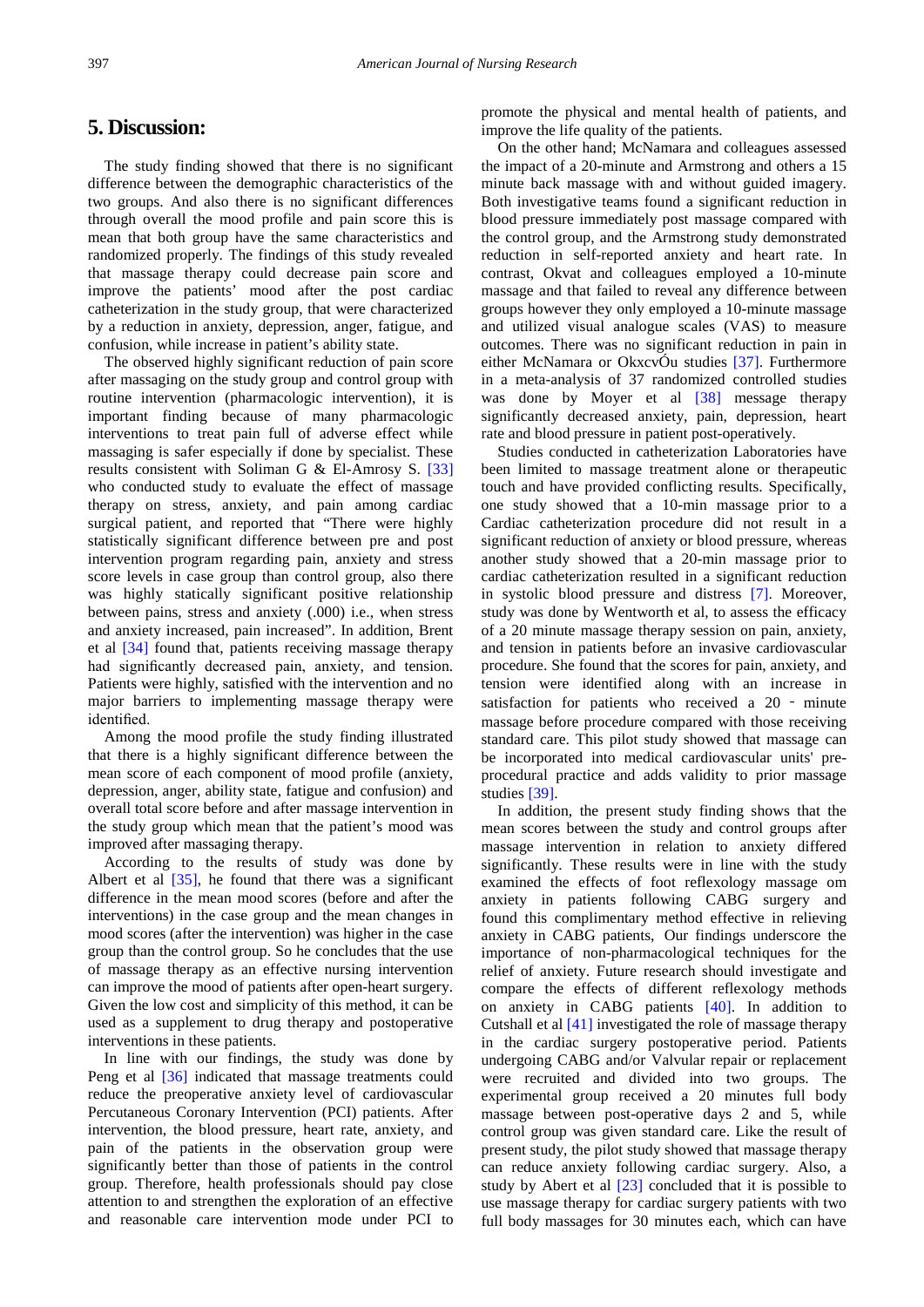an impact on the level of anxiety in cardiac surgery patients. Furthermore,

The present study shows that the pain scores after the massage interventions in the study group was decreased significantly. And also differed significantly in comparison with the control group. Which means that massage can positively affect the pain level. Carreck [\[42\]](#page-7-22) evaluated effectiveness of massage therapy on level of pain perception in humans. She found that pain threshold was raised to significantly higher levels in the massage group and this work suggests that massage may be used to help manage pain and reduce treatment soreness. The effects of massage on connective tissues, which helps to reduce muscle spasm and soft tissue discomfort. Following the same hypothesis as other authors on the psychological effect on massage, this study confirms that the short term effects after the massage session were associated with a decrease in tension-anxiety and pain. These changes may be related to the ability of manual therapy to produce a parasympathetic vegetative response associated with massage-induced improvements in anxiety, depression and anger control.

The present study revealed that the mean scores of all components of the mood profile differed significantly between the two groups. Performing the three sessions of massage is associated with statistically significant effect on the total mood ratings of the study group in comparison with the mood of the control group. This result was in line with Jane SW et al [\[43\]](#page-7-23) his result demonstrated that massage resulted in a linear trend of improvements in mood and relaxation over time. More importantly, the reduction in pain with massage was both statistically and clinically significant, and the massage-related effects on relaxation were sustained for at least 16-18 hours post intervention.

# **6. Implication**

As the massage intervention gave satisfactory results for cardiac patients in the present study which means that integration of massage therapy into their routine nursing care become essential. Especially the nursing now days focus on caring and humanity so the massage therapy and also the results of this study can be used to provide good quality of nursing care and patient comfort.

# **7. Limitations**

The sample size is considered small So that, the results of the present study is considered preliminary, and we cannot generalize especially it depends on patient-reported outcomes.

# **8. Conclusion**

As far as we know, this is one of the very few studies that described the effectiveness of massage sessions on pain and mood of post cardiac catheterization patient in the intensive care unit. In conclusion integrating the massage therapy into nursing intervention can enhance the mood and ability state and decreased anxiety, depressions, confusion and pain of patients after cardiac catheterization.

# **9. Recommendations**

Based on the result of the present study, it can be recommended that further study should be applied in relation to:

- Increase the sample of the study in control and experimental group.
- Examine the relationship between illness perceptions and mood across coronary artery disease patients.
- Further research should focus on the systemic impact of illness perceptions.

# **References**

- <span id="page-6-0"></span>[1] Monahan FD, Sands JK, Neighbors M, Marek JF, Green CJ. Phipps's Text book Medical – Surgical Nursing. 8th edition, Mosby Co., 2007; 1: 321-324.
- <span id="page-6-1"></span>[2] Lynch EP, Lazor MA, Gellis JE, Orav J, Goldman L, Marcantonio ER(1998) The Impact of postoperative pain on the development of postoperative delirium, Anesthesia Analgesia, 86(4): 782-785.
- <span id="page-6-2"></span>[3] Mikosch P, Hadrawa T, Laubreiter K, Brandl J, Pilz J, Stettner H, et al. Effectiveness of respiratory-sinus-arrhythmia biofeedback on state-anxiety in patients undergoing coronary angiography. J Adv Nurs. 2010; 66(5): 1101-10.
- <span id="page-6-3"></span>[4] De Jong-Watt WJ, Arthur HM. Anxiety and health-related quality of life in patients awaiting elective coronary angiography. Heart Lung. 2004; 33(4): 237-48.
- <span id="page-6-4"></span>[5] McCaffrey R, Taylor N. Effective anxiety treatment prior to diagnostic cardiac catheterization. Holist Nurs Pract. 2005; 19(2): 70-3.
- <span id="page-6-5"></span>[6] McNamara ME, Burnham DC, Smith C, Carroll DL. The effects of back massage before diagnostic cardiac catheterization. Altern Ther Health Med. 2013; 9(1): 50-7.
- <span id="page-6-6"></span>[7] Okvat HA, Oz MC, Ting W, Namerow PB. Massage therapy for patients undergoing cardiac catheterization. Altern Ther Health Med. 2002; 8(3): 68-70-74-5.
- <span id="page-6-7"></span>[8] Zakerimoghaddam M, Mehran A, Hashemi S, Shaban M. The effect of Benson relaxation in anxiety of patients with cardiac catheterization. J Tehran Univ. Med Sci. (Hayat) 2010; 16(2): 64e71 [Persian].
- [9] National center for complementary and Alternative Medicine Massage Therapy (2009). An Introduction. NCCAM Publication No. D327 Created: September 2006 Updated: June available in http//nccam.nih.gov/.
- <span id="page-6-8"></span>[10] Kim MS, Cho KS, Woo H, Kim JH. The effect of hand massage on anxiety in cataract surgery using local anesthesia, J. Cataract. Refract. Surg. 2011; 27(6): 884-890.
- [11] Iwamitsu Y, Shimoda K, Abe H, Tani T, Kodama M, Okawa M. Differences in emotional distress between breast tumor patients with emotional inhibition and those with emotional expression. Psychiatry Clin Neurosci 2003; 57(3): 289-94.
- <span id="page-6-9"></span>[12] DeJong-Watt WJ and Arthur HM. Anxiety and health- related quality of life in patients awaiting elective coronary angiography. Heart Lung 2004; 33: 237-248. 6.
- [13] Harkness K, Morrow L, Smith K, et al. The effect of early education on patient anxiety while waiting for elective cardiac catheterisation. Eur J Cardiovasc Nurs 2003; 2: 113-121.
- <span id="page-6-10"></span>[14] Ridner SH. Psychological distress: concept analysis J Adv Nurs 2004; 45(5): 536-545. 8.
- <span id="page-6-11"></span>[15] Bhattacharyya M and Steptoe A. Mood and transient car-diac dysfunction in everyday life. J Biobehav Med 2011; 32: 74-81.
- [16] Moser DK, Riegel B, McKinley S, et al. Impact of anxiety and perceived control on in-hospital complications after acute myocardial infarction. Psychosom Med 2007; 69: 10-16.
- <span id="page-6-12"></span>[17] Carney RM and Freedland KE. Depression, mortality, and medical morbidity in patients with coronary heart disease. Biol Psychiatry 2003; 54(3): 241-247.